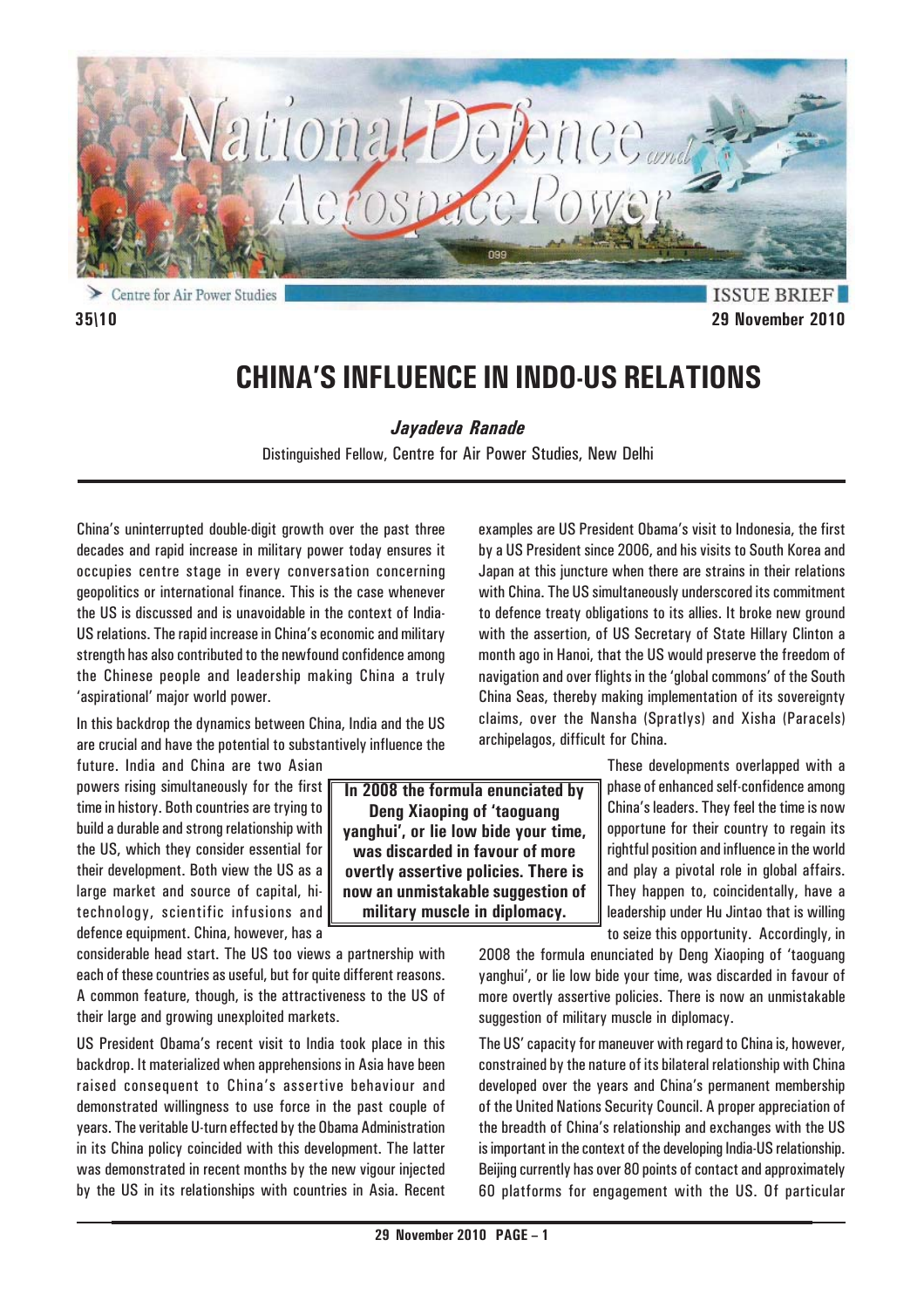### **ISSUE BRIEF**

## Centre for Air Power Studies

importance are the 'Strategic Economic Dialogue' and 'Senior Dialogue on Global Issues'. These encompass subjects as diverse as those ranging from monetary policy and trade to space, cultural, educational and military exchanges. Also, during their summit meetings Presidents Obama and Hu Jintao discuss a range of global and regional issues including Iran's nuclear issue, resolution of problems in South Asia—a codeword for Kashmir—and the North Korean nuclear stalemate. Official communiqués issued after their last meeting a few weeks ago on the sidelines of the ASEAN Summit, however, omitted mention of South

**Important in the US' current domestic climate is that low cost Chinese manufacturing helps US taxpayers save an estimated US\$ 70 billion annually. China's holding of US Treasury Bills was estimated in July 2010 at US\$ 894.8 billion. China's direct investments in the US also rose to US\$ 6.4 billion by the end of last year. The US and China together account for over 30 percent of global GDP. The extent of this economic relationship not only reveals a bipartisan consensus on USA's China policy, but also emphasizes the mutual limits on independence of action imposed by this interdependence.**

economic systems so that its rise is non-threatening.

During his visit to India a few weeks ago, US President Obama, in his speech to Parliament, offered India a 'global partnership in the twenty first century in Asia and the Indian Ocean'. The implication was evident— to check China in both these regions. His remark that the US would welcome India as a permanent member in the United Nations Security Council was, however, high on rhetoric and short on substance. There are many impediments in India's path to permanent membership of the UN Security Council including, the lack

of consensus on the issue in the US, opposition from China and Pakistan to India's inclusion, and the glacial pace of the reform process itself which has yet to formalize a view on whether future permanent UNSC members would have the right of veto.

Other factors that cause India and US concern include the 9-10 per cent annual rate of growth of China's economy which, in terms of PPP, is already half that of the US. Budgetary allocations for modernization of the People's Liberation Army (PLA) are increasing proportionately. China's foreign currency reserves of US\$ 2.4 trillion are also growing, adding to its heft in international economic policy and in South East Asia, the Pacific Islands, South Asia, Africa and South America. China is presently trying to expand its footprint in Europe and the railway network planned to link China with Spain via Turkey is reflective of China's ambitions.

China has actively used its economic and political influence to further national interests. Examples are its

> activities in Nepal and South East Asia. Beijing is increasing pressure on Kathmandu to rein in the Tibetans while simultaneously enlarging influence by establishing China Study Centres, undertaking infrastructure projects, unilaterally distributing old age pensions in the poorer northern border areas of Nepal etc. Visits by senior Chinese leaders to Nepal have increased. During at least their last

Asia while reporting the discussions.

In economic terms, almost all 'Fortune 500' companies are present in China and by 2008, US companies had invested in excess of US\$ 50 billion in over 50,000 Chinese companies. Important in the US' current domestic climate is that low cost Chinese manufacturing helps US taxpayers save an estimated US\$ 70 billion annually. China's holding of US Treasury Bills was estimated in July 2010 at US\$ 894.8 billion. China's direct investments in the US also rose to US\$ 6.4 billion by the end of last year. The US and China together account for over 30 percent of global GDP. The extent of this economic relationship not only reveals a bipartisan consensus on USA's China policy, but also emphasizes the mutual limits on independence of action imposed by this interdependence.

The US is now concerned at the pace of China's economic and military growth and rapid spread of its influence. Expanding Chinese influence in South East and South Asia

has begun to, albeit very gradually, undermine US influence. China's steadily increasing military strength is beginning to give it a capability adequate to deter US forces from going to the aid of allies in the region, like Taiwan and Japan. US efforts are underway to check China's growth and enmesh China in international political and

**China's steadily increasing military strength is beginning to give it a capability adequate to deter US forces from going to the aid of allies in the region, like Taiwan and Japan. US efforts are underway to check China's growth and enmesh China in international political and economic systems so that its rise is non-threatening.**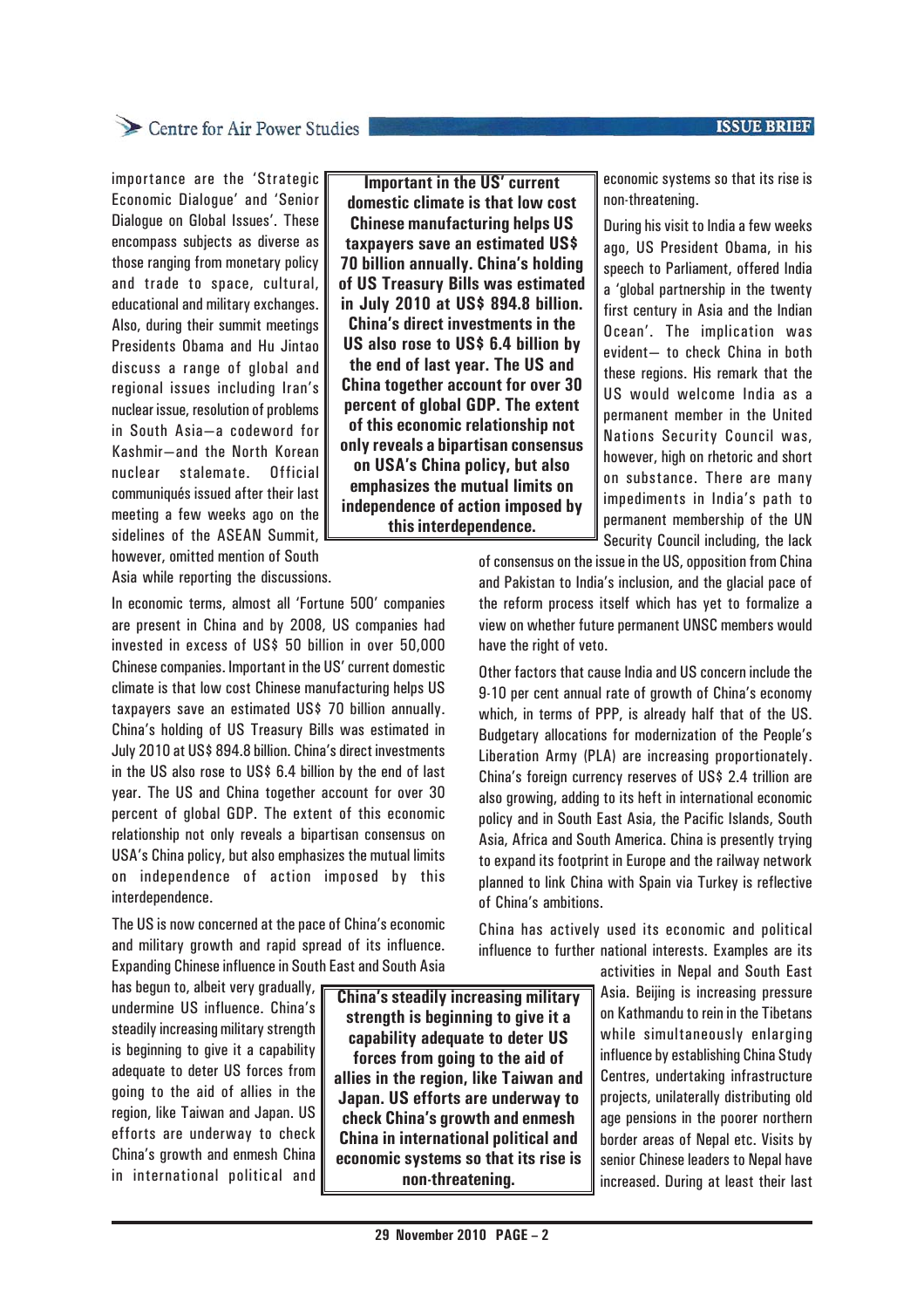# Centre for Air Power Studies

three visits to Kathmandu, Chinese leaders have recited their usual formulation of respecting Nepal's sovereignty and territorial integrity, but significantly added that China will not allow other countries to interfere in Nepal's affairs either. In South East Asia, the countries are dependent on China's economy for their growth and this circumscribes their scope for action whether on issues relating to reduced flows in the Mekong River caused by China's actions in the upper reaches, or with regard to contested claims in the South China Sea.

India-China relations will be in a critical stage for the next 5-10 years. A relationship already bedevilled by a 4,057 kms-long disputed border and China's lack of sensitivity to Indian concerns, including questioning its sovereignty over Arunachal Pradesh and Kashmir, will additionally be confronted by serious challenges in the coming decade. These include water, energy resources and food, which

will impact on the populations and their livelihoods in both the countries. Their resolution will require a high degree of statesmanship, which will have to balance inescapable domestic demands with national imperatives, as otherwise the trajectory of upward growth of both countries could be adversely affected.

In addition to the extant Sino-US relationship, it is imperative to take note of areas where US and Chinese

interests converge and impact on India's sovereignty and territory. Both countries, for example, have a stake in Pakistan as candidly acknowledged by Obama during his recent visits to Mumbai and Delhi.

US interests and involvement in Pakistan are symbolized by the over US\$ 18 billion Washington has handed out to Islamabad, in addition to military and other supplies, since September 2001. China has similarly invested huge amounts in Pakistan, especially in the western areas from Gilgit up to Gwadar. Beijing envisages additional investments including upgradation of the Karakoram highway and extension to Gwadar, a China-Pakistan railway over the Karokaram and a gas pipeline running alongside. More than 60 Chinese companies are engaged in at least 200 projects in Pakistan's northern areas. The developments in Pakistan are, however, a source of concern and China would be preparing to safeguard its investments against any future adverse eventuality. Neither the US nor China will exert unrelenting pressure on Pakistan to eviscerate the sources of terrorism against India despite protestations to the contrary.

Their positions also converge on Kashmir. While the US has chosen to nudge India strongly from the sidelines to offer concessions on Kashmir, China has opted for an assertive pro-active stance by declining visas to residents of the state of Jammu and Kashmir and declaring the entire state as disputed. India will come under increasing pressure on the issue in the near future and will have to formulate its independent stand on both these matters.

Another area where US and China's interests converge, at least in the medium term, is Afghanistan. To pave the way for its pull out by mid-2014, the US is facilitating China's involvement in Afghanistan. It anticipates that China, lured by the estimated US\$ 1 trillion mineral

> deposits in Afghanistan, will commence their exploitation yielding a steady revenue stream to the government in Kabul. Beijing, however, has its own strategic agenda and has drawn up plans for a railway to link Afghanistan with China through Tajikstan and to Pakistan.

> The railway line from western China through Tajikstan into Afghanistan and on to Gwadar in Pakistan is a major venture with immense

strategic implications for China and the region. It will be Afghanistan's first long distance railway and will simultaneously ensure China's ability to transport cargo and passengers from land-locked western China up to Gwadar. It will upgrade China's military logistics capability, accelerating and facilitating movement of troops, munitions and missiles to the borders with Russia as well as into Afghanistan and on to Pakistan. China's extensive involvement in Afghanistan will ensure it a place on the negotiating high table thus reinforcing Pakistan's position. The China-dominated Shanghai Cooperation Organisation (SCO) will also be well positioned for the future.

The US has over the years toyed occasionally with the idea of allowing China a larger role in the wider Asia-Pacific region while retaining for itself the mantle of the world superpower. In recent years this has meant cooperating with China in certain areas even if it meant

**While the US has chosen to nudge India strongly from the sidelines to offer concessions on Kashmir, China has opted for an assertive proactive stance by declining visas to residents of the state of Jammu and Kashmir and declaring the entire state as disputed. India will come under increasing pressure on the issue in the near future and will have to formulate its independent stand on both these matters.**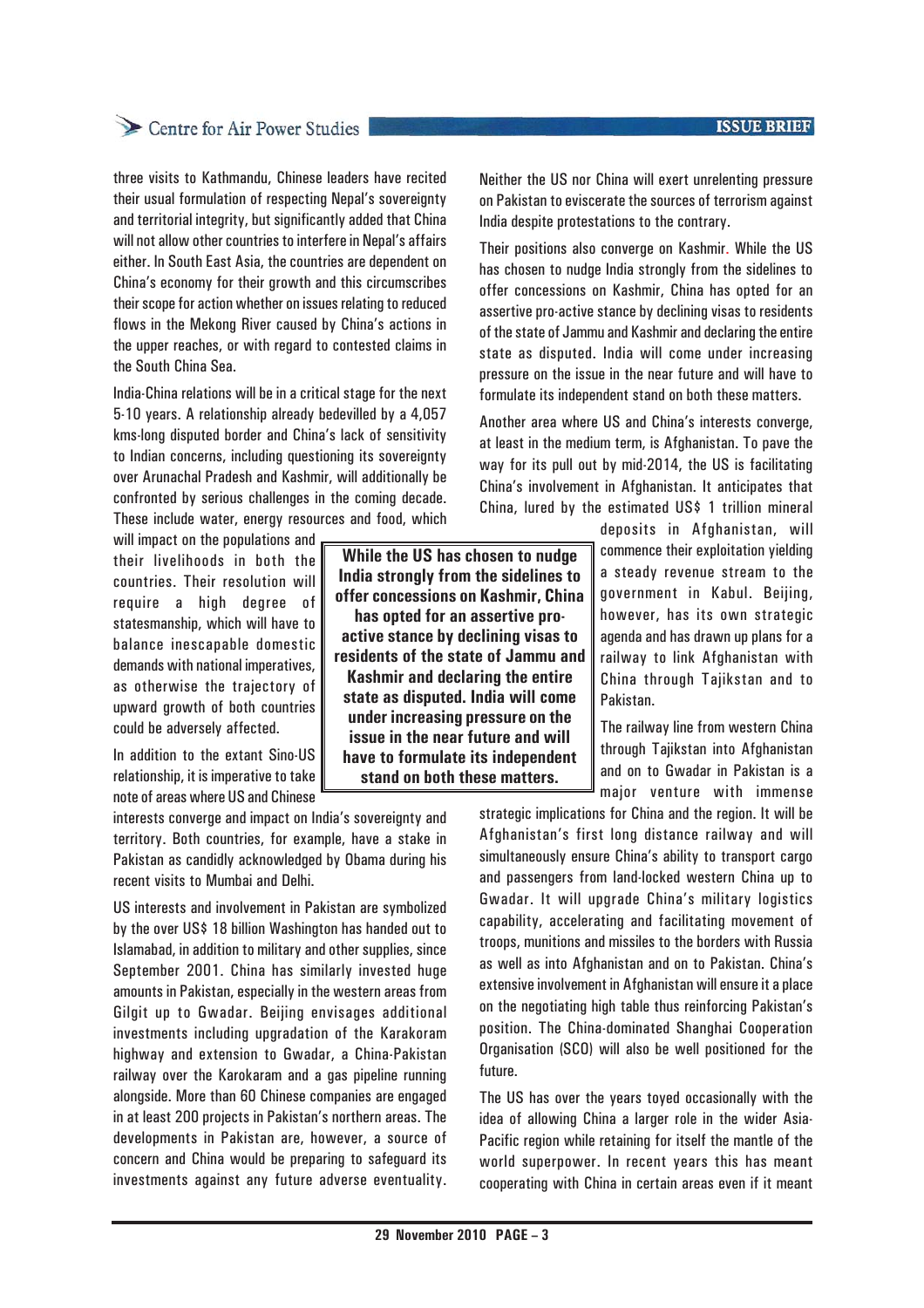### **ISSUE BRIEF**

# Centre for Air Power Studies

ceding space to it. These include areas impacting on Indian interests.

The first occasion was in 1974, when then US Secretary of State Kissinger visited Beijing and met Vice Premier Deng Xiaoping. In a thinly concealed reference to the clandestine Sino-Pak nuclear collusion Kissinger said, "One of my colleagues said he was not only in favour of giving arms to Pakistan, but arms and nuclear weapons to Pakistan and Bangladesh". It could not have been coincidence that China's involvement in Pakistan acquiring nuclear capability was not questioned by the US and that subsequently in 2005, when China signed a civil nuclear

cooperation agreement with Bangladesh, there was no protest from the US. China's recent move to enhance Pakistan's nuclear programme and sell it additional nuclear reactors has similarly evoked only muted US protest. If China succeeds in overcoming international objections it will have shown itself as an alternative world power to the

US

A second instance was in June 1998, when US President Clinton, in a speech in Beijing, outlined the possibility of the two nations sharing responsibility in different areas of the Asia-Pacific to preserve world peace including nuclear non-proliferation. He singled out India and Pakistan for special mention as also Kashmir.

In 2008 China took this suggestion a step further. A senior PLA Navy officer told visiting US Admiral Keating, albeit half jocularly: 'You take Hawaii East, we'll take Hawaii West and the Indian Ocean. We'll share information and we'll save you all the trouble of developing your naval forces west of Hawaii'. The timing of this disclosure coincided with US efforts to co-opt Saudi Arabia and China in bailing out Pakistan, and when Beijing had adopted a visibly tougher stance against India.

This was followed by two summit meetings between US President Obama and Chinese President Hu Jintao in September and November 2009. Reporting on the summit meeting in Pittsburg on September 22, 'Xinhua' said Hu Jintao urged Obama that "the two countries should push for a proper resolution to the regional issues relating to the Korean Peninsula, Iran and South Asia". This was the first time that this suggestion was made by China at the highest level. The five-part joint statement, issued at the conclusion of US President Obama's visit to China on November 17,

**It is in India's strategic interest to consolidate and expand its relationship with the US. Its physical proximity to China will be an important consideration as will the challenges anticipated to emerge over the next decade in India-China relations.**

2009, asserted: "both sides are ready to strengthen communication, dialogue and cooperation on issues related to South Asia and work together to promote peace, stability and development in that region". These reflect the US Administration's view that China will be a locus of power in the emerging new world order. The summit meetings also constitute the backdrop to Beijing's recent attitude on Kashmir. Other areas where India will come under pressure in the near future are Afghanistan and the nuclear issue.

Nevertheless, India must utilize the present advantageous international situation to build and expand relations with

> the US. As India consolidates relations with the US and broadens areas of cooperation, it will safeguard its strategic and territorial interests, including staying relevant in the larger Asian region and South Asia.

India can take initiatives in keeping the 'global commons', namely sea lanes of communication and over

flights, safe and open; in securing and policing cyberspace; and in the neutrality and disarmament of space. Cooperation would mean visibly enhancing cooperation with US and other navies in securing vital sea lanes in the South China Seas, Straits of Malacca and the Indian Ocean. India should strengthen the Andaman and Nicobar Tri-Command by augmenting air and sea power to facilitate long range aerial and sea patrols and adding a submarine base. Securing and policing cyberspace will yield multiple benefits. In addition to enhancing security of communications and essential services, it will facilitate the husbanding of resources and technology. The disclosure in mid-November that all US Federal civil and military internet traffic had been hijacked to China-based Chinese servers for an entire eighteen minutes represents an opportunity. Another area is science and technology and space. Cooperation in these areas would be of mutual benefit and put India on a higher plane of research and development.

Deep seated suspicions in Beijing of US intentions could impact on the India-China relationship. The growing warmth in US-India relations has become a source of apprehension for Beijing and generated numerous critical references by China's authoritative official media and analysts. This was reflected during the tension in US-China relations this July when the US-ROK joint military